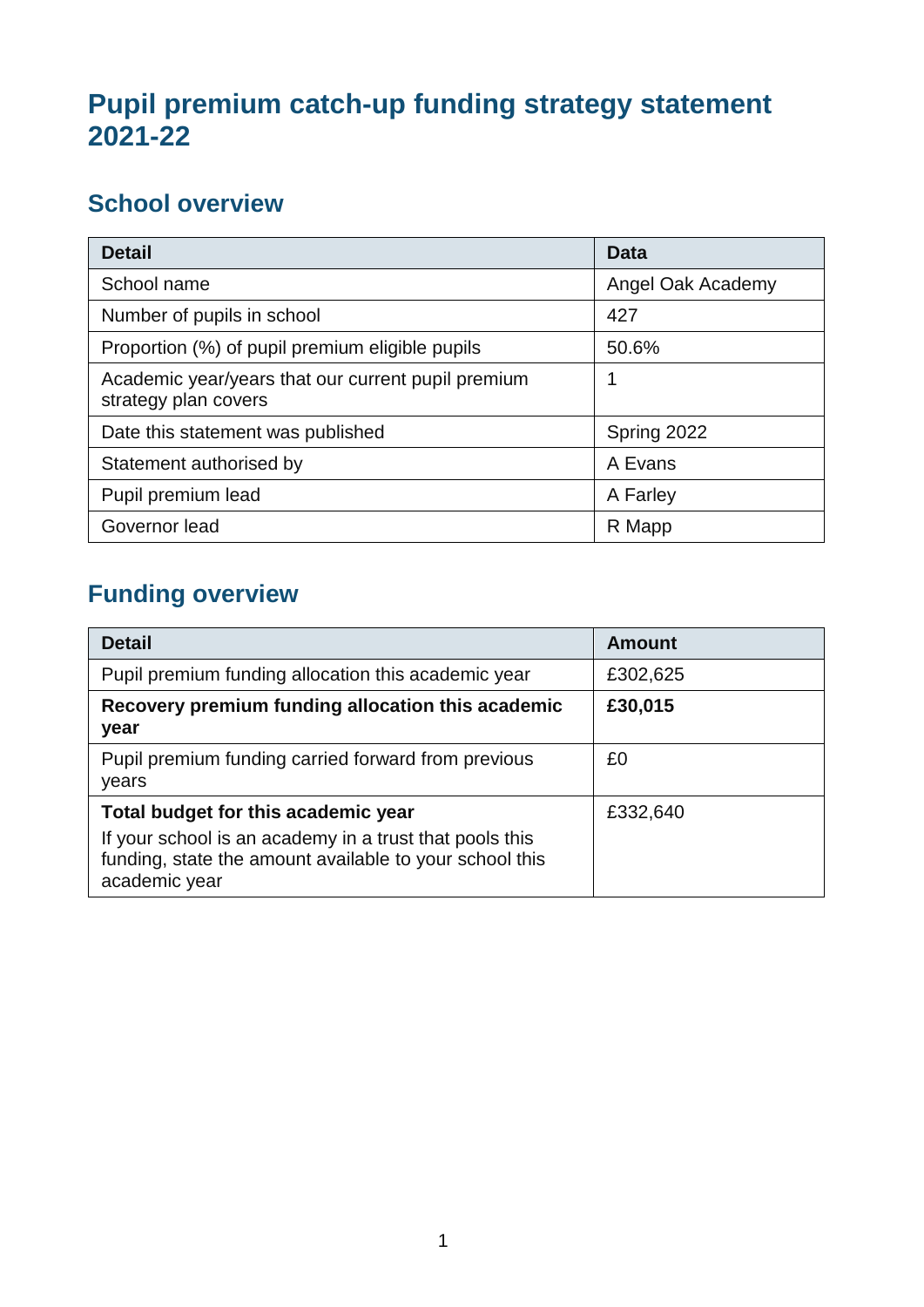# **Pupil premium strategy plan**

### **Challenges**

This details the key challenges to achievement that we have identified among our disadvantaged pupils.

| <b>Challenge</b><br>number | <b>Detail of challenge</b>                                                                             |
|----------------------------|--------------------------------------------------------------------------------------------------------|
|                            | Deficit in academic progress and achievement caused by prolonged periods of<br>enforced school closure |
|                            | Wellbeing and mental health issues caused by prolonged periods of enforced<br>school closure           |

#### **Intended outcomes**

This explains the outcomes we are aiming for **by the end of our current strategy plan**, and how we will measure whether they have been achieved.

| <b>Intended outcome</b>                                                                                                                      | <b>Success criteria</b>                                                                                                                                                             |
|----------------------------------------------------------------------------------------------------------------------------------------------|-------------------------------------------------------------------------------------------------------------------------------------------------------------------------------------|
| Pupils identified as falling behind<br>academically will be targeted for support<br>through various interventions                            | A reduction in the number of children<br>assessed as working towards the expected<br>standard in reading, writing and<br>mathematics between September 2021 and<br><b>July 2022</b> |
| Pupils who struggle with social, emotional, or<br>mental health issues will be supported and<br>their academic progress will not be hindered | Pupils report higher levels of wellbeing in<br>Wellbeing Compass surveys carried out<br>between September 2021 and July 2022                                                        |